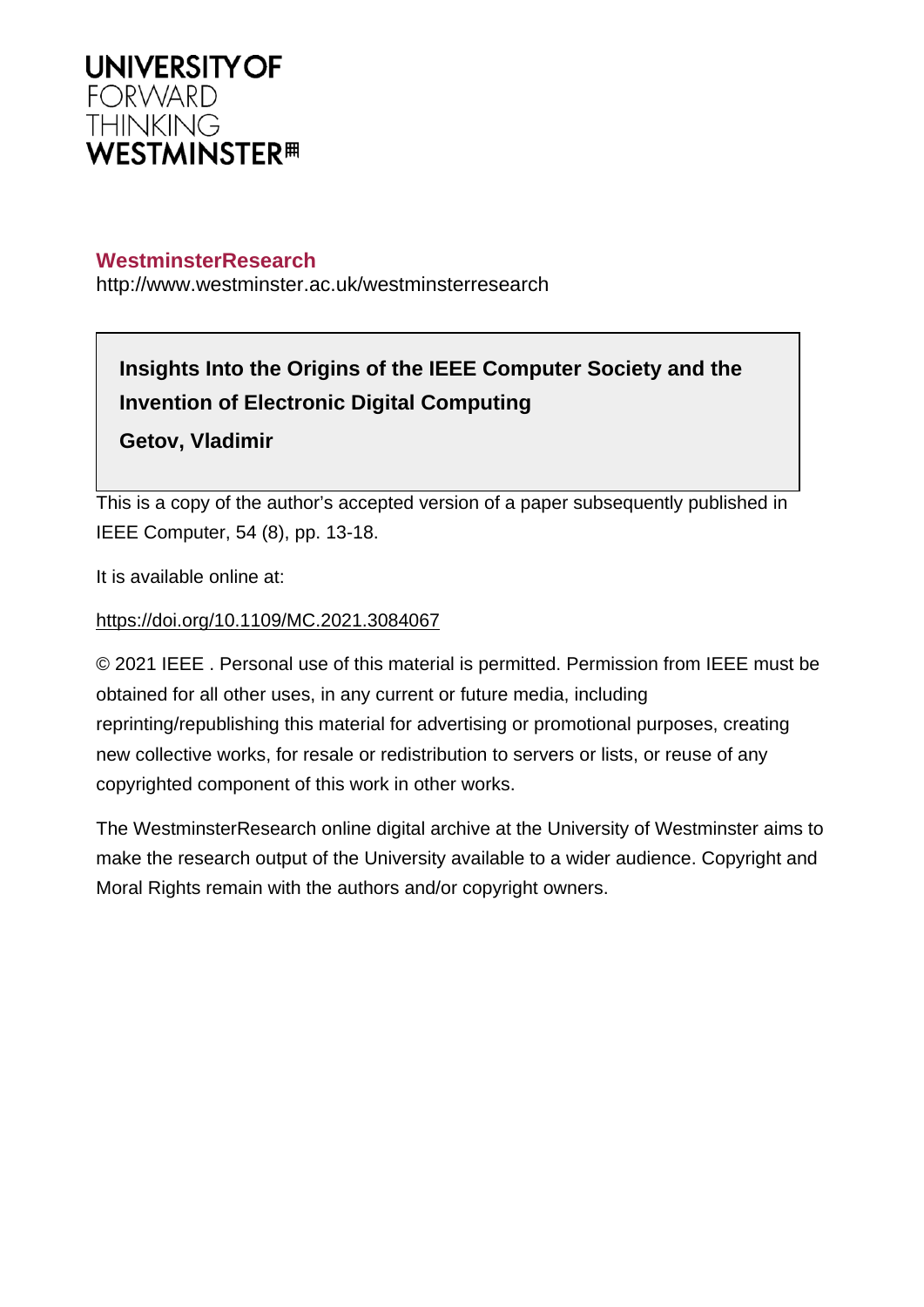# **Insights into the Origins of the IEEE Computer Society and the Invention of Electronic Digital Computing**

#### **Vladimir Getov, V.S.Getov@westminster.ac.uk University of Westminster, London, United Kingdom**

**Abstract:** Using fresh insights and some nearly forgotten facts, this article reviews the origins of the IEEE Computer Society and, in more detail, the first IRE Technical Committee on Electronic Computers. This committee was established about ten years after the revolutionary invention of electronic digital computing.

# **1. The Dawn of Professional Activities in Electronic Computers**

For decades, the Computer Society (CS) has been by far the largest professional unit within the Institute of Electrical and Electronic Engineers (IEEE). As early as 1968, its predecessor – the Computer Group – surpassed the 10,000-membership milestone [11]. Since then, the IEEE CS has grown substantially, servicing over 225,000 community members in 2021. This has been in line with the rapid global developments of computer science and engineering – the main driving force of the unprecedented digital revolution which has transformed modern life.

The professional community activities in computer science and engineering began in the first year after the Second World War. Indeed, the CS origins can be traced back to 1946 when there existed two independent and sometimes rival organizations – the American Institute of Electrical Engineers (AIEE) and the Institute of Radio Engineers (IRE). These two institutions eventually merged in 1963, creating the IEEE. A lot has been written on this matter over the last 75 years, but there are still many questions that require answers and clarifications, particularly because both the IRE and the AIEE had initially created separate committees dedicated to the new field of computing.

Within the AIEE, the Subcommittee on Large-Scale Computing Devices was initially formed as part of the Basic Sciences Committee during May/June 1946 with Charles Concordia as first chairman [20]. In 1947, with the backing of the AIEE leadership, the group started preparing for elevation to full committee status, while dropping "Large-Scale" from its title. Eventually, the AIEE Committee on Computing Devices was formally approved by the Board of Directors on 29 January 1948 and achieved full official standing on 1 August 1948.

The uniqueness of the IRE lies in the fact that during the first half of the Twentieth Century it was the most scientific of all American engineering societies. This spirit found its expression in the Institute's high membership standards, a stress upon creativity, the democratic elections, and its dedication to international scientific collaboration. There was a strong convergence between the values implicit in the development of a highly scientific field and the professional atmosphere created by the founders of the IRE. In line with these principles, the IRE Technical Committee (TC) on Electronic Computers was initially formed in 1946 as a Subcommittee, just like the AIEE Subcommittee on Large-Scale Computing Devices. However, it is still unclear why in 1951 the IRE decided to establish the Professional Group on Electronic Computers (PGEC) [21] with no evidence showing continuity between the new group and the existing TC. The PGEC creation was a move in the right direction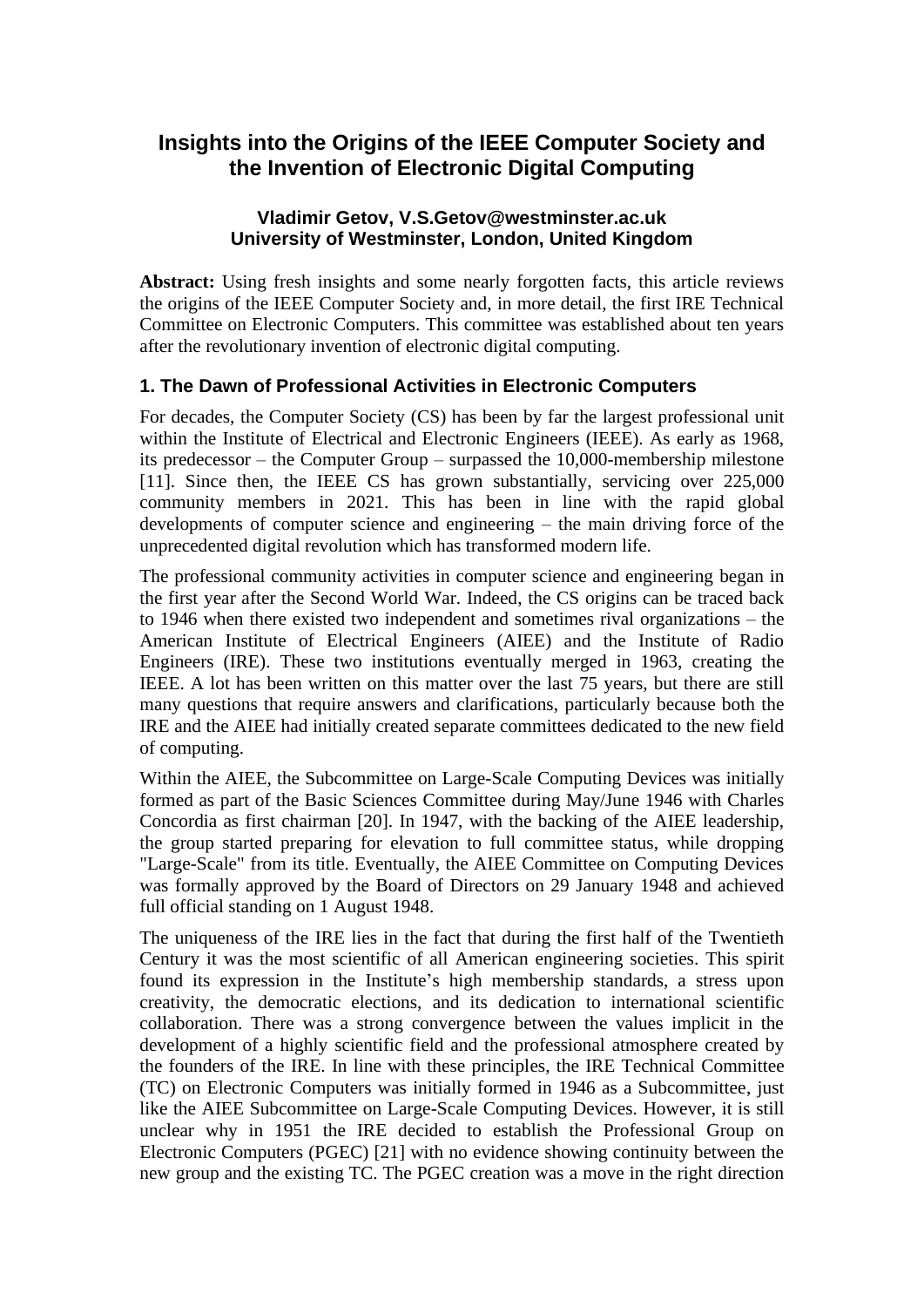as the PGEC turned out to be very successful in the 1950s and the early 1960s, before the merger of the IRE and the AIEE in 1963.

#### **2. The Inception of the IRE TC on Electronic Computers**

The first IRE TC on Electronic Computers has played an important historic role and therefore we shall review some nearly forgotten facts. The earliest evidence of professional activities in this new area within the IRE goes back to 1946. The technical program of the highly successful 1947 IRE National Convention (3-6 March 1947) was published in January [6, 7] and February 1947 [8, 9]. It included 122 papers, five of which were presented in the session "Electronic Digital Computers" on Tuesday, 4 March 1947 in the West Ballroom, The Commodore Hotel, New York City [10]. These papers must have been prepared and submitted in 1946 for inclusion on the technical program. The authors – J.W. Forrester (MIT), S.N. Alexander (NBS), H.H. Goldstine (IAS), J.A. Rajchman (RCA), and P. Crawford (ONR) – would be listed officially as inaugural members of the IRE TC on Electronic Computers in 1948. Several interesting exhibits were presented in special demonstration rooms, including component units of the EDVAC (Electronic Discrete Variable Computer), declassified only one week before the show.

A total of 73 IRE Technical Committee and Subcommittee meetings were held in 1947 [2]. These included the Technical Subcommittee on "Electronic Digital Computers" which must have been established in 1946. Later in 1947, Arthur Burks published in the Proceedings of the IRE his highly cited ENIAC paper [20], submitted in 1946. The 1947 annual report of the Secretary, Haraden Pratt, as received by the IRE Board of Directors, includes the following statement [2, p. 750]:

*Three new important Technical Committees, … and the Electronic Computers Committee, were created, which indicates an increased trend in Technical Committee activities for the future.*

An extensive online search established that after the successful start of the Subcommittee and the creation of the IRE TC on Electronic Computers in 1947, the IRE Executive Committee approved a Bylaw amendment to include the TC on Electronic Computers in Section 80, and appointed James R. Weiner as the first Chairman of the same TC at its meeting on 6 January 1948 [3]:

*Bylaw Section 80. Dr. Goldsmith moved that the Constitution and Laws Committee be instructed to prepare a Bylaw amending Bylaw Section 80 to include the new Technical Committee on "Electronic Computers." (Unanimously approved.)*

*Chairman, Technical Committee on Electronic Computers. Dr. Goldsmith moved that the Executive Committee approve the appointment of J.R. Weiner as Chairman of the Technical Committee on Electronic Computers. (Unanimously approved.)*

These decisions not only confirm the elevation to full committee status but also the drop of "Digital" from the title which would leave room for the inclusion of analog (continuous) computers in the Definition of Scope, as approved by the IRE Executive Committee on 2 March 1948 [4]:

*Definition of Scope of the Electronic Computers Committee. Mr. S. L. Bailey moved that the Executive Committee approve the following definition of scope of the Electronic Computers Committee, submitted by the Committee Chairman, James R. Weiner, with the suggestion that the Technical Secretary investigate the use of the term "continuous" in this application:*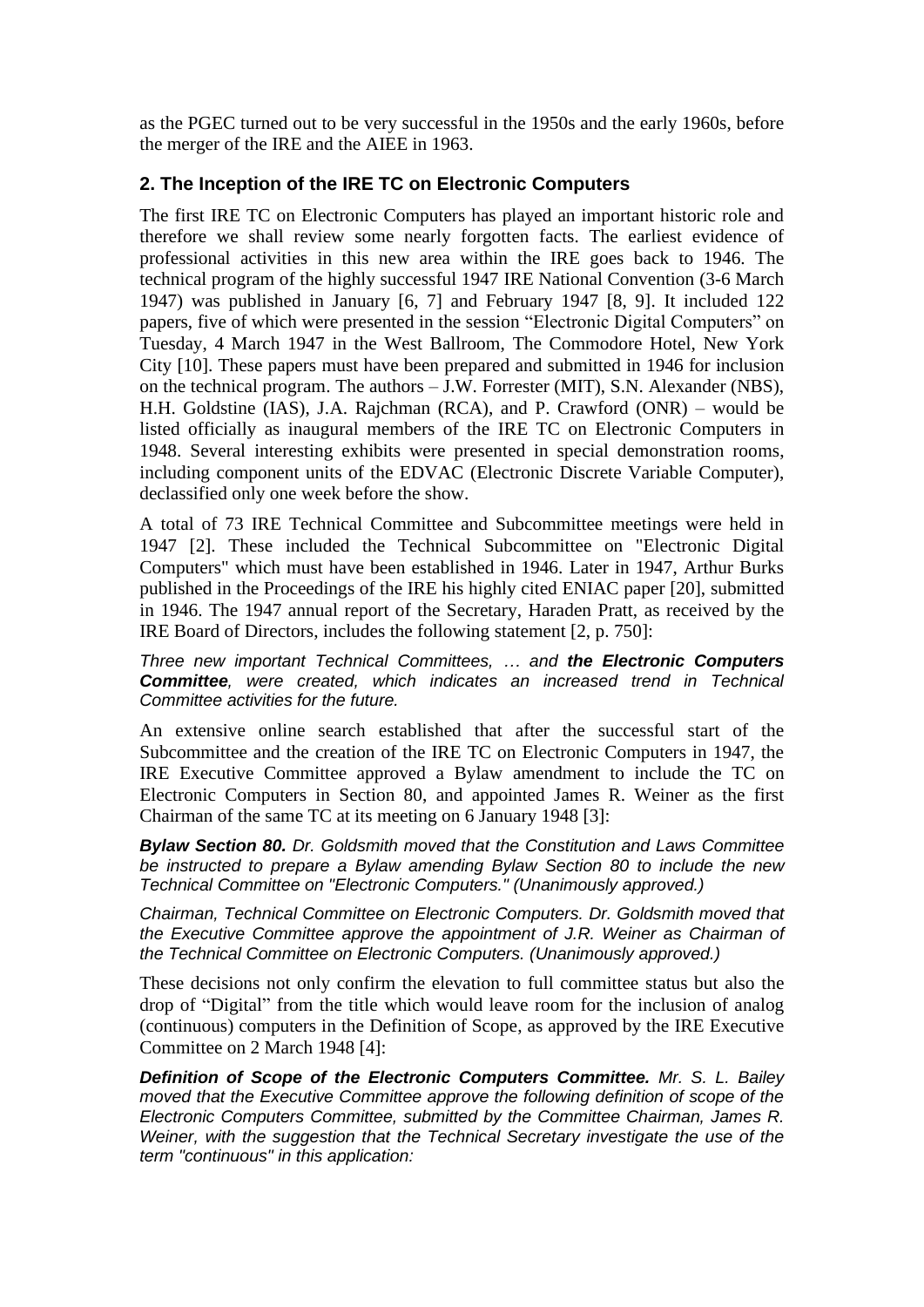*"The Technical Committee on Electronic Computers is responsible for all work relating to digital and continuous computers. Included are applications to scientific computing, fire control, and industrial control problems. A primary duty of the Committee will include the compilation of a glossary of definitions designed to correct the many current ambiguities. Additional duties of the Committee include standardization of test methods, coordination with the Papers Procurement Committee, and computer session planning." (Unanimously approved.)*

This TC continued to be very active in 1948 with a committee meeting and nine papers presented in two regular sessions "Computers I – Systems" and "Computers II – Components" at the 1948 IRE National Convention, 22-25 March 1948 [5]. Many of the authors of these papers were founding members of the IRE TC on Electronic Computers. Another fascinating fact is that among the invited speakers for the special session on "Advances Significant to Electronics" were Norbert Wiener (MIT) on "Cybernetics", Claude Shannon (Bell Labs) on "Information Theory", and John von Neumann (IAS) on "Computer Theory" [5, p. 366].

In his article of 1991 [1], Merlin Smith gives a list of the 21 founding members of the first IRE TC on Electronic Computers (1 May 1948). Regretfully, this article does not provide a reference to the original publication, which was eventually found in the Proceedings of the IRE [2, p. 761]:

#### *Technical Committee on Electronic Computers*

*Chairman: J.R. Weiner (Raytheon Manufacturing Co.); Vice-Chairman: G.R. Stibitz (Bell Labs); Members: S.N. Alexander (NBS), J.V. Atanasoff (NOL), J.H. Bigelow (Princeton Univ.), Perry Crawford (ONR), C.S. Draper (MIT), J.P. Eckert Jr. (Eckert-Mauchly Computer Corp.), J.W. Forrester (MIT), H. Goldstine (IAS), E.L. Harder (Westinghouse Electric Co.), B.L. Havens (Columbia University), E. Lakatos, G.D. McCann (California State Polytechnic Inst.), C.H. Page, J.A. Rajchman (RCA), Nathaniel Rochester (Sylvania Electric Products Inc.), Robert Serrell (RCA), T.K. Sharpless (Univ. of Pennsylvania), R. Snyder (Univ. of Pennsylvania), and C.F. West (Raytheon Manufacturing Co.).*

The IRE TC on Electronic Computers inaugural roster as listed above is an impressive collection of early computer pioneers, which includes the inventor of electronic digital computing – John Vincent Atanasoff (JVA).

#### **3. The Invention of Electronic Digital Computing**

The 1930s saw an unprecedented ebullience of scientific ideas and proposals looking for different solutions to the automatic calculations challenge. The variety of interests in the academic institutions, commercial endeavors and government administration added further to the richness of possible approaches. It is in these circumstances that John V. Atanasoff's exceptional invention and development of electronic digital computing marked the beginning of the information revolution [18]. In 1937, after significant research and practical investigations, Atanasoff came up with the basic design principles of electronic digital computing [13]. These included the use of:

- electronics technology for computational speed as opposed to mechanical or electromechanical technology,
- binary arithmetic for simplicity of implementation as opposed to decimal arithmetic,
- digital calculations for accuracy as opposed to analog calculations,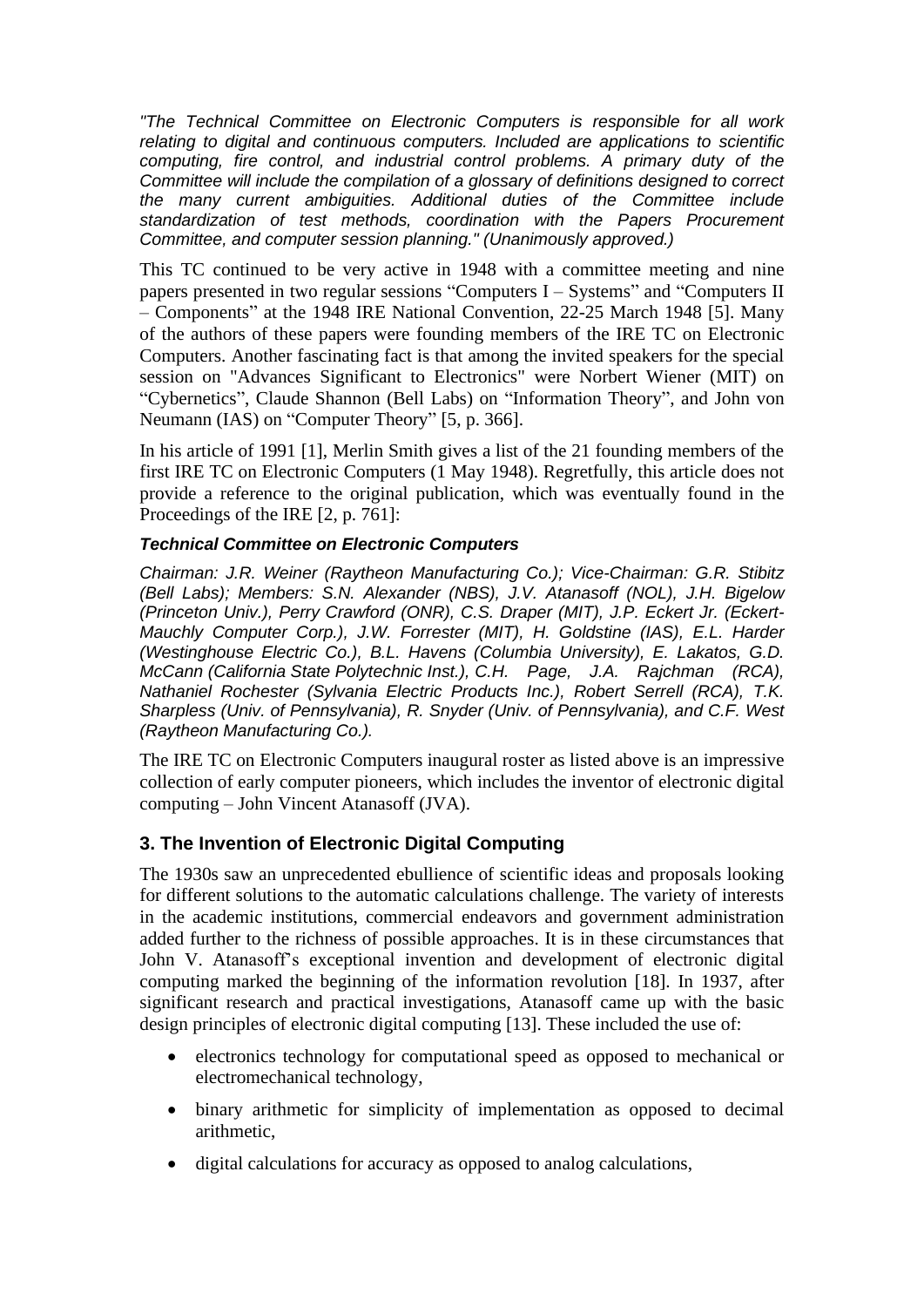• dynamically refreshed memory for low cost and reliability.

Based on these revolutionary concepts and after further practical investigation, a proof-of-concept prototype became operational and was demonstrated in October 1939. This was followed by the development of a full-scale computing machine (called since late 1960s the Atanasoff-Berry Computer, or ABC) for solving systems of equations using digital electronics, demonstrated between 1939 and 1942 by John V. Atanasoff and his graduate assistant Clifford E. Berry.

A few years after Atanasoff's project, the British "Colossus" electronic digital computer was independently designed and built at the Post Office Research Labs at Dollis Hill in North London between March and December 1943 [22]. The first prototype, developed for the top-secret code-breaking facility (known as "Station X") at Bletchley Park, was first operational on Christmas Day, 1943. After receiving highly favorable feedback from its initial operation, the project team led by Thomas H. (Tommy) Flowers, built another 10 improved Colossus versions which were extensively used to break the German "fish" codes in the last two years of the Second World War.

Around the same time, another groundbreaking project, classified as "confidential" and led by J. Presper Eckert Jr. and John W. Mauchly started in June 1943 at the University of Pennsylvania. This was the ENIAC (Electronic Numerical Integrator and Computer) which became operational in December 1945 and announced to the media in February 1946 which was followed by a well-run publicity campaign. ENIAC's popularity remains widely acknowledged within the professional community to this day.

There are, however, some important facts which need to be emphasized again. In June 1941, John Mauchly visited John Atanasoff in Iowa State to learn in detail about his project. It is well documented that Atanasoff had submitted a patent application to Iowa State, but the University neglected to file. Atanasoff also informed Mauchly about this matter and stated in his letter to him dated 7 October 1941: *"I have no qualms about having informed you about our device, but it does require that we refrain from making public any details for the time being."* Soon after that, ENIAC's design and construction were derived with no acknowledgment of John V. Atanasoff's invention. As stated in Judge Earl R. Larson's Federal Court's historic decision (19 October 1973):

*"Between 1937 and 1942, Atanasoff, then a professor of physics and mathematics at Iowa State College, Ames, Iowa, developed and built an automatic electronic digital computer. The work of Atanasoff was known to Mauchly before any effort pertinent to the ENIAC machine or patent began. Eckert and Mauchly did not themselves first invent the automatic electronic digital computer, but instead derived that subject matter from Dr. John Vincent Atanasoff."*

Despite the long list of publications discussions, interviews, and announcements, some of the details are still not well elucidated. For example, it is often believed that the computer's name ABC (Atanasoff Berry Computer) was given during the development of the project. In fact, Atanasoff started using the acronym ABC in the late 1960s to recognize Clifford Berry's contribution in his testimony for the court case on the 15 June 1971 [13]. Before that he refers to it as the "computing machine" [14] while the only other book providing a 2-page description of the "Atanasoff-Berry computer" was published in 1966 [12, pp. 3-4].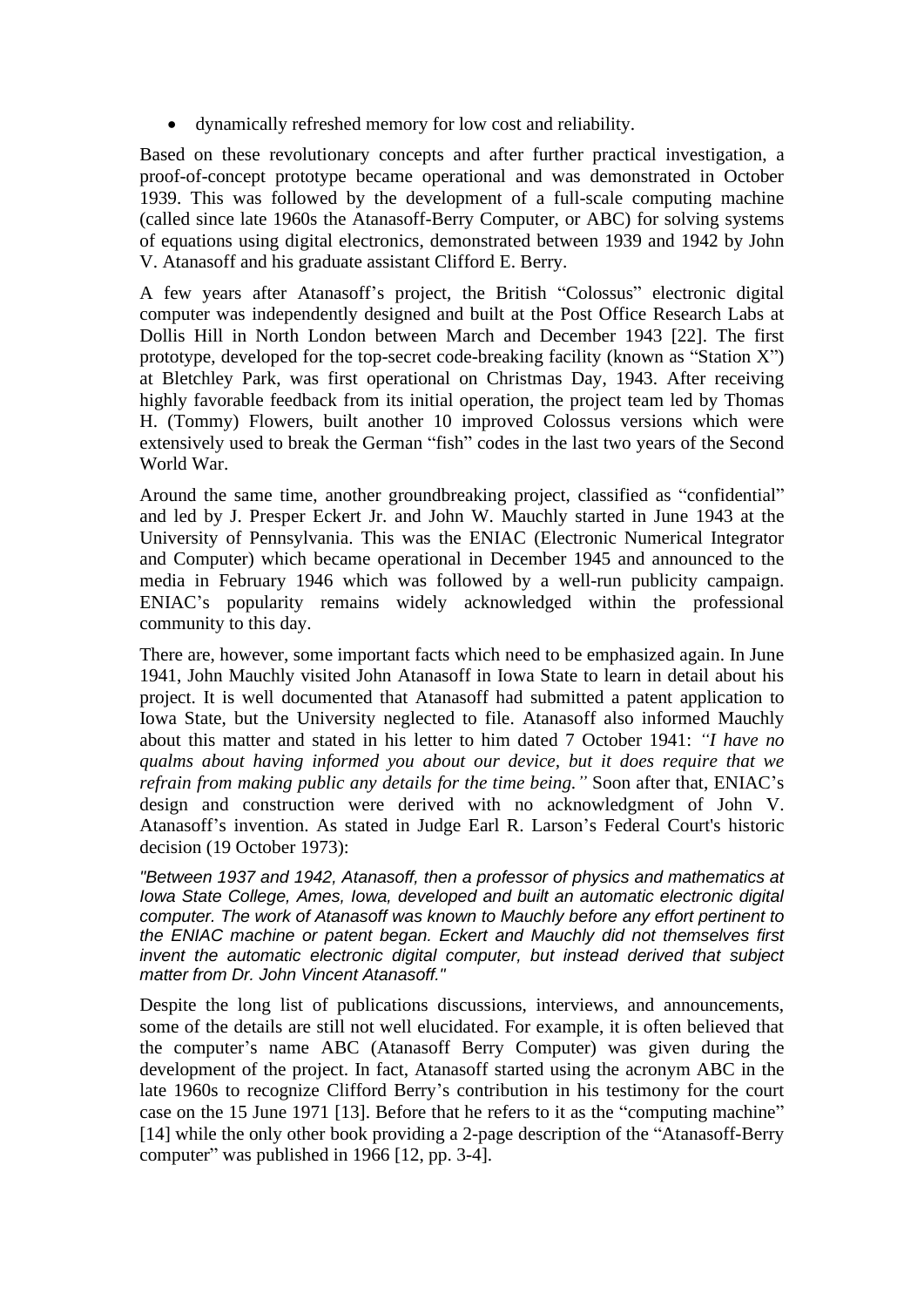The above confirms again JVA as the sole inventor of the electronic digital computing concepts and his innovative contributions to the creation of the modern computers. While Clifford Berry has proved himself as a gifted young engineer at the time of his graduation in the summer of 1939, we have not seen published evidence about any contributions by Berry to the invention of electronic digital computing. In one of his letters (12 July 1963) to R.K. Richards [23], Berry mentions September 1939 as the first month when he was fully occupied as a graduate assistant building the frame without any real idea about what was going to go in the machine. At the same time, in October 1939, JVA demonstrated the operation of his first partial prototype. Even the topic area of Berry's MS thesis, entitled "Design of an Electrical Data Recording and Reading Mechanism" (1941), had been provided solely by his supervisor [13]. Atanasoff and Berry have worked very closely together on the implementation and the existing publications are very clear about their productive partnership.

Clifford Berry developed quickly as one of the most forward-looking computer designers at that time. Applying his skills from the computing machine project with Atanasoff in his future work, he was initially the project manager of the electronic analog machine CEC 30-103 at the ElectroData part of the Consolidated Engineering Corporation (CEC). After ElectroData's acquisition by Burroughs Corporation in 1956, Clifford Berry led Burroughs into electronic digital computing.

The list of early commercially available electronic computers include (in chronological order): CEC 30-103 (1949), UNIVAC (Universal Automatic Computer) I (1951), and IBM 701 (1952). Both CEC 30-103 and the later completed CEC-30- 201 (1954) were electronic analog computers and therefore relatively small systems, while UNIVAC I and IBM 701 were electronic digital computers.

#### **4. The Impact**

Of all the brilliant scientists who have shaped the early years of electronic computing, John V. Atanasoff was the first one to use digital electronics to implement arithmetic operations [24]. About ten years after his revolutionary invention, the organized technical activities in the field began (see Fig. 1). The IRE TC on Electronic Computers built critical mass from the very beginning of its existence initially as a subcommittee. It played a particularly influential role with its very strong membership, including J.V. Atanasoff, J.P. Eckert, G.R. Stibitz, J.R. Weiner, N. Rochester, H. Goldstine, S.N. Alexander, and others. Atanasoff's design principles propagated via ENIAC and EDVAC (both declassified in 1946-47) to most of the commercially available modern computers and remain at the core of the electronic digital computing technologies to the present day.



Figure 1: Main Milestones in the First 35 Years of Electronic Digital Computing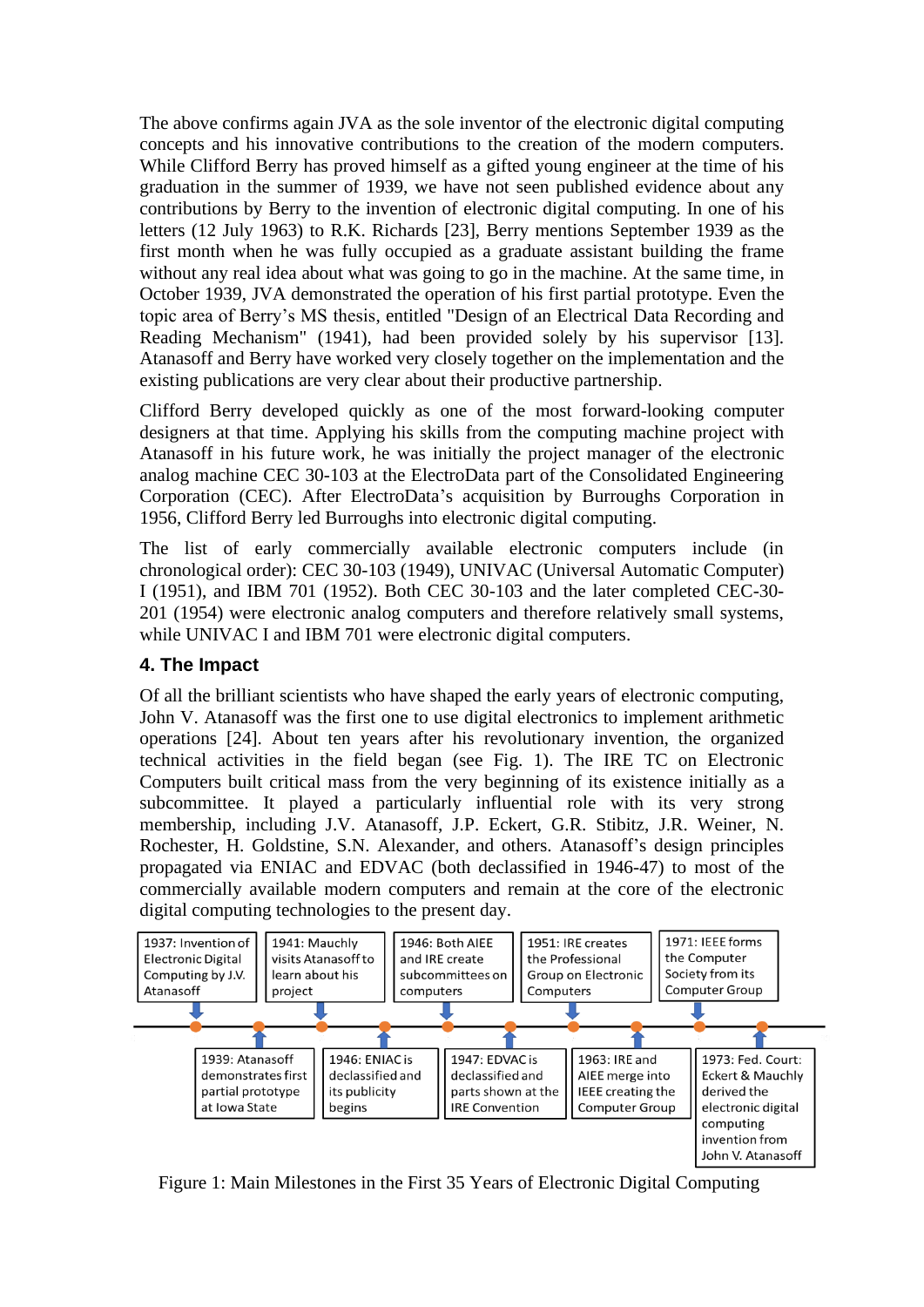A fully identical reconstruction of John Vincent Atanasoff's original computing machine was completed [16] and demonstrated [25] in the 1990s. Since 2011, when it was moved to the Computer History Museum in Mountain View, this reconstruction has been attracting the wider public's attention [20].

### **Acknowledgements**

This article presents the personal views of the author. Numerous discussions with colleagues and friends, including John V. Atanasoff II, Gordon Bell, Kiril Boyanov, Carl Chang, Dick Gowen, John Gustafson, Anne Marie Kelly, Blagovest Sendov, Mike Williams, and Steve Yau have helped a lot to gather important facts, listen to stories, and develop a better understanding of the fascinating chain of events in the early years of modern computer history.

# **References**

- 1. M. G. Smith, "IEEE Computer Society: Four Decades of Service," Computer, vol. 24, no. 9, pp 6-12, Sept. 1991,<https://doi.org/10.1109/2.84894>
- 2. "Institute News and Radio Notes," Proc. IRE, vol. 36, no. 6, p. 761, June 1948, <https://doi.org/10.1109/JRPROC.1948.230545>
- 3. "Institute News and Radio Notes," Proc. IRE, vol. 36, no. 4, p. 505, April 1948, <https://doi.org/10.1109/JRPROC.1948.229654>
- 4. "Institute News and Radio Notes," Proc. IRE, vol. 36, no. 5, p. 633, May 1948, <https://doi.org/10.1109/JRPROC.1948.226203>
- 5. "Institute News and Radio Notes," Proc. IRE, vol. 36, no. 3, pp. 365-380, March 1948,<https://doi.org/10.1109/JRPROC.1948.233924>
- 6. "IRE National Convention," *Proc. IRE: A Journal of Communications and Electronic Engineering*, p. 3, Jan. 1947, [https://worldradiohistory.com/hd2/IDX-](https://worldradiohistory.com/hd2/IDX-Site-Technical/Engineering-General/Archive-IRE-IDX/IDX/40s/IRE-1947-01-OCR-Page-0003.pdf)[Site-Technical/Engineering-General/Archive-IRE-IDX/IDX/40s/IRE-1947-01-](https://worldradiohistory.com/hd2/IDX-Site-Technical/Engineering-General/Archive-IRE-IDX/IDX/40s/IRE-1947-01-OCR-Page-0003.pdf) [OCR-Page-0003.pdf](https://worldradiohistory.com/hd2/IDX-Site-Technical/Engineering-General/Archive-IRE-IDX/IDX/40s/IRE-1947-01-OCR-Page-0003.pdf)
- 7. "Institute News and Radio Notes," Proc. IRE, vol. 35, no. 1, p. 49, Jan. 1947, <https://doi.org/10.1109/JRPROC.1947.231221>
- 8. "Program for the 1947 IRE National Convention," Communications, vol. 27, no. 2, pp. 18-40, Feb. 1947, [https://www.rsp](https://www.rsp-italy.it/Electronics/Magazines/Communications/Communications%201947%2002.pdf)[italy.it/Electronics/Magazines/Communications/Communications 1947 02.pdf](https://www.rsp-italy.it/Electronics/Magazines/Communications/Communications%201947%2002.pdf)
- 9. "Extensive Plans Set for 1947 IRE National Convention March 3, 4, 5, and 6 in New York," *Proc. IRE*, vol. 35, no. 2, pp. 172-184, Feb. 1947, <https://doi.org/10.1109/JRPROC.1947.231597>
- 10. 1947 IRE National Convention, "Institute News and Radio Notes," Proc. IRE, vol. 35, no. 5, pp. 499-503, May 1947,<https://doi.org/10.1109/JRPROC.1947.226253>
- 11. J. D. Ryder and D. G. Fink, Engineers & Electrons: A Century of Electrical Progress, IEEE Press, 1984, [https://ethw.org/w/images/c/cc/Engineers\\_&\\_Electrons.pdf](https://ethw.org/w/images/c/cc/Engineers_&_Electrons.pdf)
- 12. R. K. Richards, "Electronic Digital Systems," John Wiley, 1966.